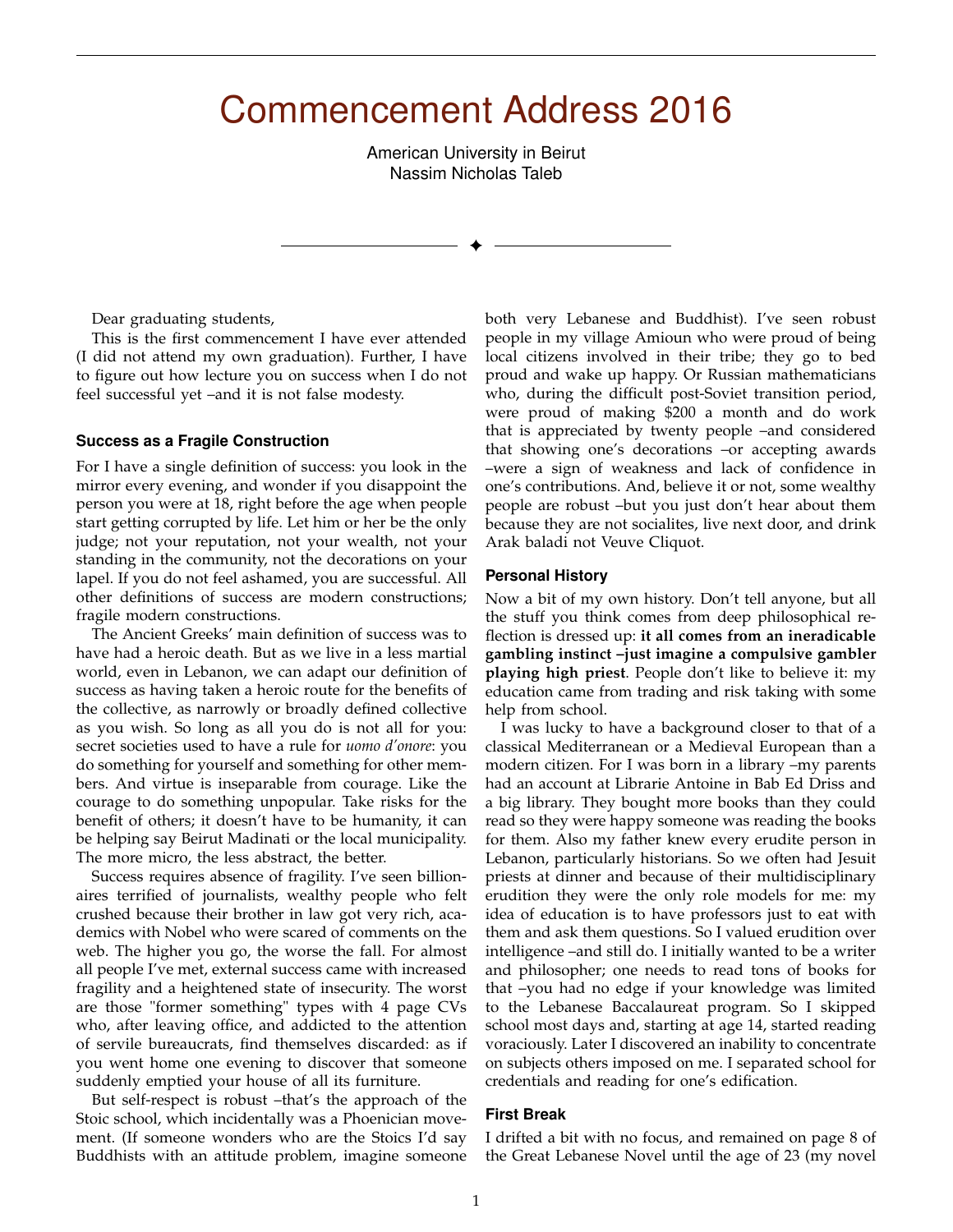was advancing one page per year). Then I got a break on the day when at Wharton I accidentally discovered probability theory and became obsessed with it. But, as I said **it did not come from lofty philosophizing and scientific hunger, only from the thrills and hormonal flush one gets while taking risks in the markets**. A friend had told me about complex financial derivatives and I decided to make a career in them. It was a combination of trading and complex mathematics. The field was new and uncharted. But they were very, very difficult mathematically.

Greed and fear are teachers. I was like people with addictions who have a below average intelligence but were capable of the most ingenious tricks to procure their drugs. When there was risk on the line, suddenly a second brain in me manifested itself and these theorems became interesting. When there is fire, you will run faster than in any competition. Then I became dumb again when there was no real action. Furthermore, as a trader the mathematics we used was adapted to our problem, like a glove, unlike academics with a theory looking for some application. Applying math to practical problems was another business altogether; it meant a deep understanding of the problem before putting the equations on it. So I found getting a doctorate after 12 years in quantitative finance much, much easier than getting simpler degrees.

I discovered along the way that the economists and social scientists were almost always applying the wrong math to the problems, what became later the theme of *The Black Swan*. Their statistical tools were not just wrong, they were outrageously wrong –they still are. Their methods underestimated "tail events", those rare but consequential jumps. They were too arrogant to accept it. This discovery allowed me to achieve financial independence in my twenties, after the crash of 1987.

So I felt I had something to say in the way we used probability, and how we think about, and manage uncertainty. Probability is the logic of science and philosophy; it touches on many subjects: theology, philosophy, psychology, science, and the more mundane risk engineering –incidentally probability was born in the Levant in the 8th Century as *3elm el musadafat*, used to decrypt messages. So the past thirty years for me have been flaneuring across subjects, bothering people along the way, pulling pranks on people who take themselves seriously. You take a medical paper and ask some scientist full of himself how he interprets the "p-value"; the author will be terrorized.

#### **The International Association of Name Droppers**

The second break came to me when the crisis of 2008 happened and felt vindicated and made another bundle putting my neck on the line. But fame came with the crisis and **I discovered that I hated fame, famous people, caviar, champagne, complicated food, expensive wine and, mostly wine commentators**. I like mezze with local Arak baladi, including squid in its ink (*sabbidej*), no less no more, and wealthy people tend to have their preferences dictated by a system meant to milk them. My own preferences became obvious to me when after a dinner in a Michelin 3 stars with stuffy and boring rich people, I stopped by Nick's pizza for a \$6.95 dish and I haven't had a Michelin meal since, or anything with complex names. I am particularly allergic to people who like themselves to be surrounded by famous people, the IAND (International Association of Name Droppers). So, after about a year in the limelight I went back to the seclusion of my library (in Amioun or near NY), and started a new career as a researcher doing technical work. When I read my bio I always feel it is that of another person: it describes what I did not what I am doing and would like to do.

# **On Advice and Skin in the Game**

I am just describing my life. I hesitate to give advice because every major single piece of advice I was given turned out to be wrong and I am glad I didn't follow them. I was told to focus and I never did. I was told to never procrastinate and I waited 20 years for *The Black Swan* and it sold 3 million copies. I was told to avoid putting fictional characters in my books and I did put in Nero Tulip and Fat Tony because I got bored otherwise. I was told to not insult the New York Times and the Wall Street Journal; the more I insulted them the nicer they were to me and the more they solicited Op-Eds. I was told to avoid lifting weights for a back pain and became a weightlifter: never had a back problem since.

If I had to relive my life I would be even more stubborn and uncompromising than I have been.

One should never do anything without skin in the game. If you give advice, you need to be exposed to losses from it. It is an extension to the silver rule. So I will tell you what tricks I employ.

- Do not read the newspapers, or follow the news in any way or form. To be convinced, try reading last years' newspaper. It doesn't mean ignore the news; it means that you go from the events to the news, not the other way around.
- If something is nonsense, you say it and say it loud. You will be harmed a little but will be antifragile – in the long run people who need to trust you will trust you.

When I was still an obscure author, I walked out of a studio Bloomberg Radio during an interview because the interviewer was saying nonsense. Three years later Bloomberg Magazine did a cover story on me. Every economist on the planet hates me (except of course those of AUB).

I've suffered two smear campaigns, and encouraged by the most courageous Lebanese ever since Hannibal, Ralph Nader, I took reputational risks by exposing large evil corporations such as Monsanto, and suffered a smear campaign for it.